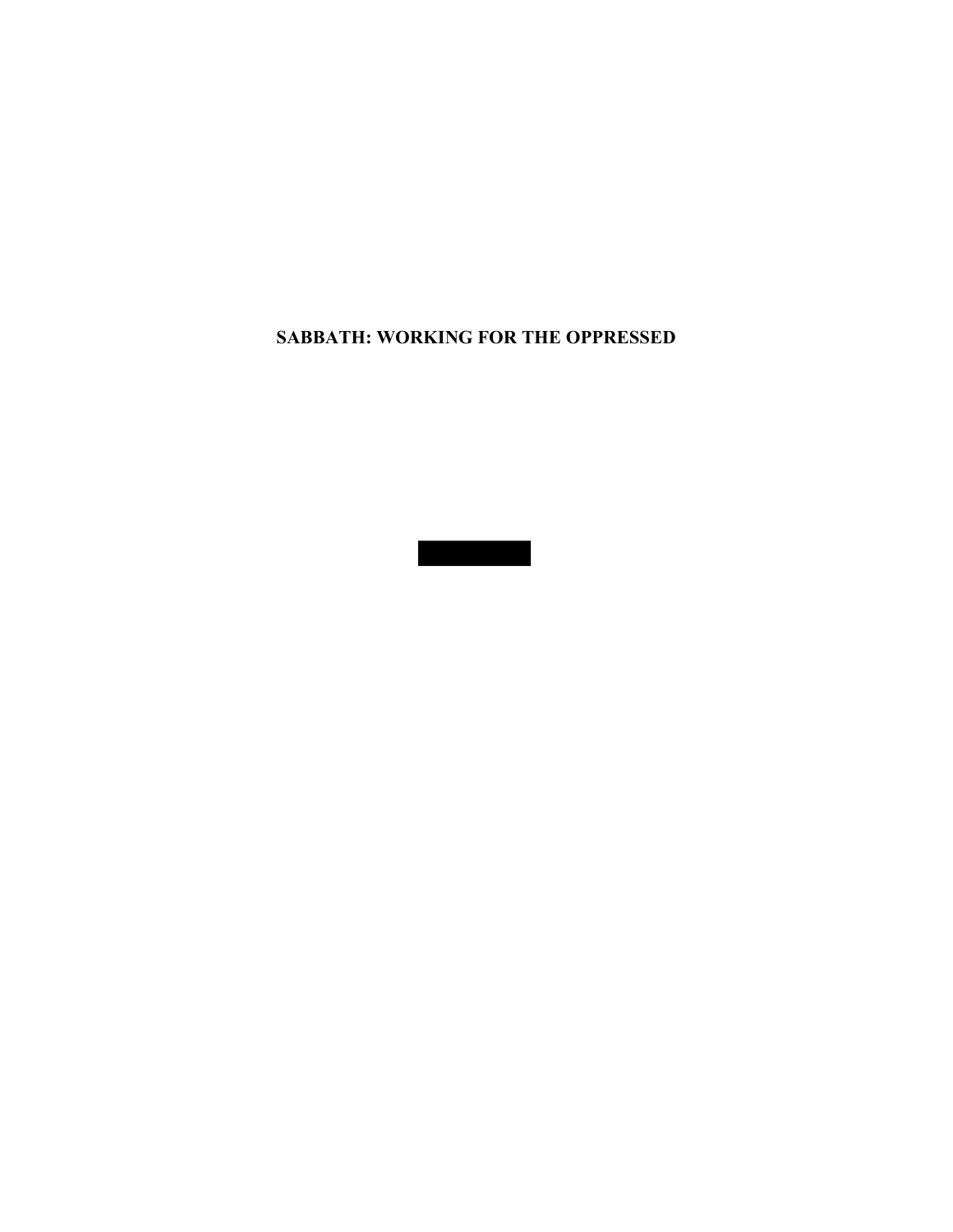Modern Sabbath discussions are often centered on abstaining from physical labor and chasing the utopian relaxation one day a week. Preachers and students of the text often use Sabbath keeping as an example of Christian liberty in opposition to the legalism of first century Judaism. While both of these ideas have connections to Sabbath, Biblical Sabbath, with strong association to Jubilee, employs avoiding work as an instrument to its greater purpose: release from bondage, caring for the oppressed, and celebrating the anticipated reign of Yahweh.

We first find God's instructions for Sabbath in His Torah. Famously part of the Ten Commandments, the version in Exodus teaches us that because Yahweh rested on the seventh day of creation, his followers should do the same (Exodus 20:8-11). Later, when Moses gives his final speech to the children of Israel, Sabbath observance is not linked to creation, but instead to God's redemption when he brought them out of Egyptian bondage. "Remember that you were slaves in Egypt and that the Lord your God brought you out of there with a mighty hand and an outstretched arm. Therefore the Lord your God has commanded you to observe the Sabbath day" (Deuteronomy 5:15). Sherman summarizes, "Sabbath represents not merely a cyclical order of nature, but rather the order of creation caught up in the dynamic movement of salvation history" (40-41).

The concept of Sabbath gains even more nuance in history as part of the Levitical holiness code. In Leviticus 25, shortly after a brief description of the Sabbath day, the author introduces the Sabbatical Year (every seventh year) and the Year of Jubilee (every fifty years), both of which are important to Yahweh. An astute Bible reader will perceive the parallel between Sabbath, both in the weekly and yearly cycle, and Year of Jubilee; Sabbath becomes less about not working and more about freedom. Liz Theoharis offers

The thesis clearly expresses the direction the essay is going to take. There is no mystery about it: the paper is going to present information to suggest considering a Biblical Sabbath as more than just resting; it is about caring for the oppressed.

Using quotations: attribution (Sherman) and parenthetical citation at the end (40-41). This quote is briefly introduced by the transition word "summarizes" which suggests that the quote summarizes the ideas of the paragraph.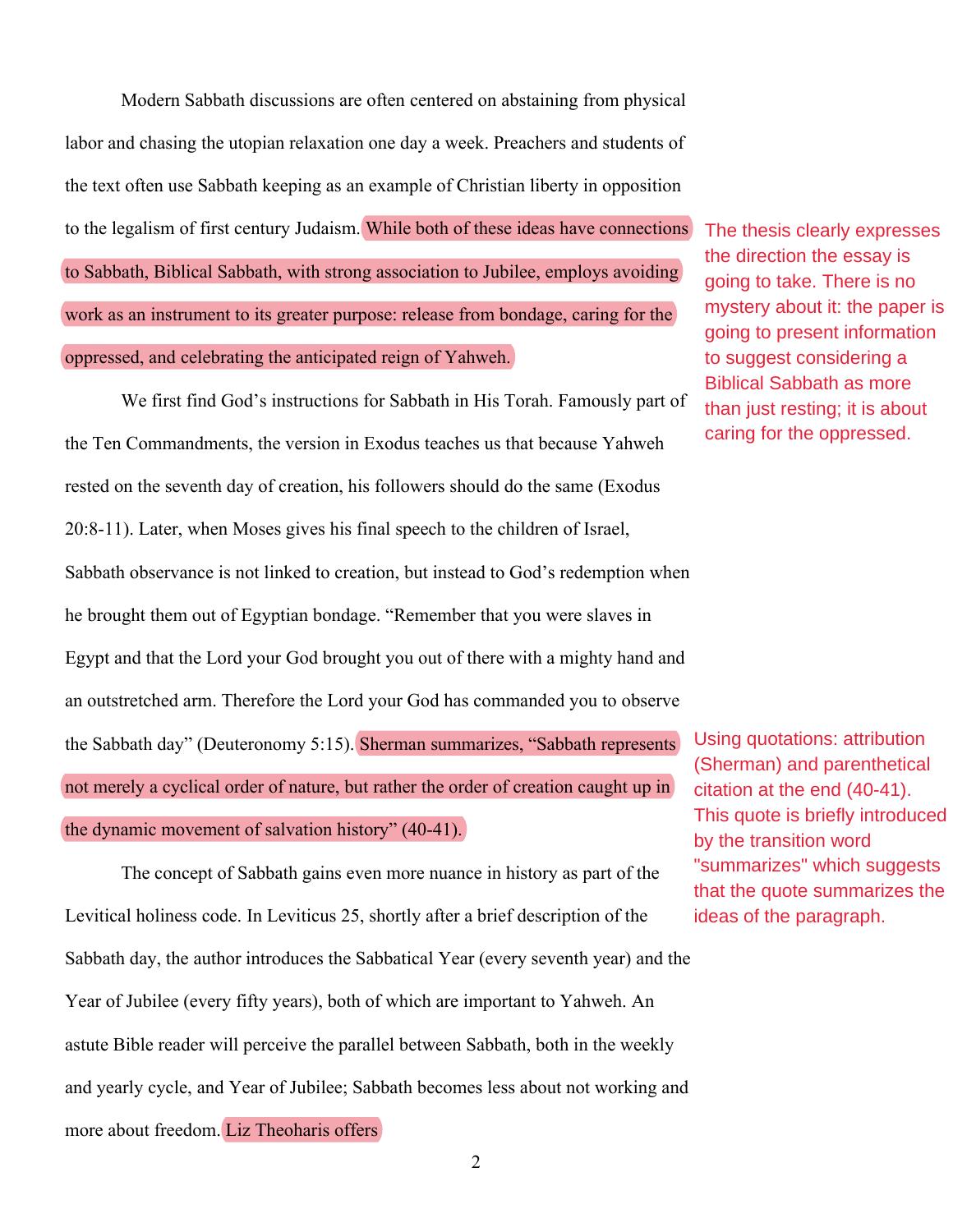this reflection: "The Sabbath isn't about a holiday or taking a break. It is about economic equality and right relationship with humanity and God" (26). Here, within the purview of Sabbath, we recognize the significance of Yahweh's people caring for the oppressed.

Throughout the remainder of the Hebrew Scriptures we find great importance placed on release and redemption. The prophets yearn for a time when Yahweh establishes His kingdom, launching the Year of Jubilee "to loose the chains of injustice and untie the cords of the yoke, to set the oppressed free and break every yoke" (Isaiah 58:6b). Later, as Jesus announces the arrival of the Kingdom during his ministry, he strengthens the Sabbath and Jubilee bond by claiming to usher in the Year of Jubilee (Luke 4:31-37), releasing people from physical infirmities on the Sabbath (Mark 3:1-6, Luke 13:10-17), and liberating those in bondage to sin (Mark) 2:5-12). Because of the close relationship between Jubilee and Sabbath in the scriptures, it is obvious that release from bondage is more than just a hint in one's Sabbath observance (Carson 73).

Consequently, if Sabbath ritual is not necessarily about refraining from work, how should the people of God acknowledge this Biblical instruction? How is the twenty-first century Christian implicated by Jesus' teachings and actions as they relate to Sabbath? N.T. Wright proffers valuable advice on how one should live during the Sabbath when, for a day, the future age interrupts our present age: "Even in the ongoing world of sin and death, one might live for a day in the promised New Age of blessing, healing and forgiveness" (Wright). In his esteemed book on the Sabbath, Abraham Joshua Heschel, the mid-twentieth century Jewish philosopher, builds on the attitude we must have during the Sabbath: "The seventh day is like a palace in time with a kingdom for all. It is not a date but an atmosphere. It is not a ministry, he strengthens the Sabbath and Jubilee bond by elaining to usher in the<br>
Year of Jubilee (Luke 4:31-37), releasing people from physical infirmities on the<br>
Sabbath (Mark 3:1-6, Luke 13:10-17), and liberating thos

Using quotations: the author of the essay includes the application sentence following the quote; letting the reader know what they want you to understand from the quote. You'll notice that these quotes are only one or two lines, not entire paragraphs.

summarizing the relevant passage as well as including the citation.

This is a good example of introducing a quote and including the parenthetical citation at the end.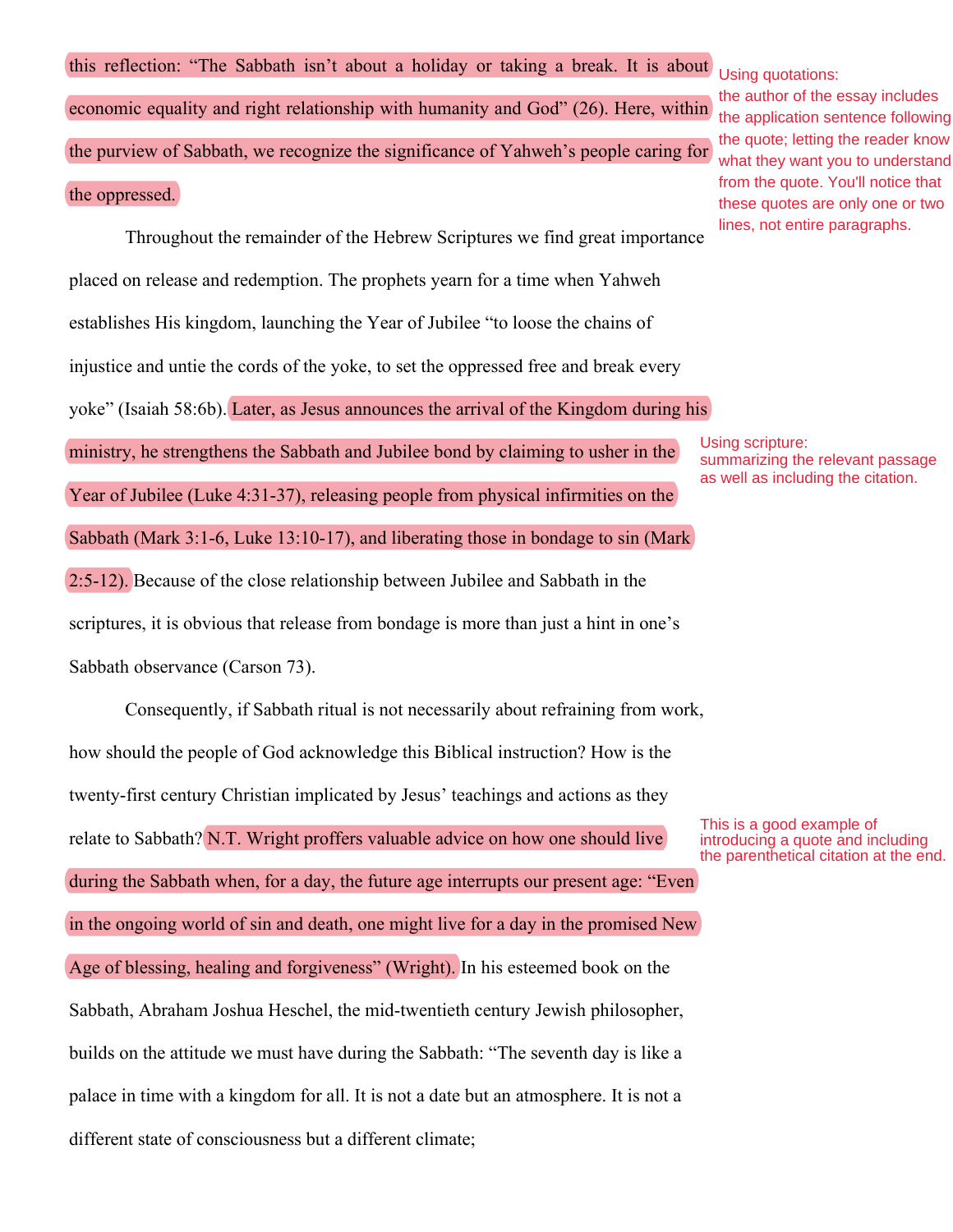it is as if the appearance of all things somehow changed" (21). Thus, as these scholars argue from both the Jewish and Christian tradition, Sabbath is a day when God's people set apart the day especially to promote justice for the helpless, release from oppressors, and liberty from bondage as a banner pointing towards Yahweh's eternal reign.

As such, having a Jubilee state-of-mind should radically influence the way we spend our time during Sabbath. While we have already established the point that only abstaining from work is not a complete fulfillment of Sabbath, "Refraining from work on a regular basis should also teach us not to demand excessive work from others" (Bass 15). We should be aware, however, that it is not only our drive to devour bargain products that can require grueling work, but our purposeful, Sabbath rest can likewise dictate that someone else toil harder to fill in for the void left by our slack, thereby producing a paradoxical effect to the liberation of our intentional Sabbath. Bass continues, "When Sabbath comes, commerce halts, feasts are served, and all of God's children play. The equal reliance of all people on the bounty and grace of God is gratefully acknowledged, and the goodness of weekday work is affirmed" (12). Our intentional repose allows others to breathe. The cease in our quest for material gain releases those caught in the cogs of industry and grants rest, even if for a moment. The fear of scarcity, accentuated by society's greedy opportunism, is replaced with the realization of God's abundance set forth even in creation. When we liberate our minds from work and consumerism, we engage in Jubilee celebration, Sabbath justice, and anticipation of Yahweh's Kingdom.

Chick-fil-A, remarkable for their stance of being closed on Sundays, has never veered from their convictions. There was one instance, however, when the heart of

Parenthetical citations are used to direct the reader to the Work's Cited lis ting at the end of the paper; there the reader can locate the source of the quote or idea being cited.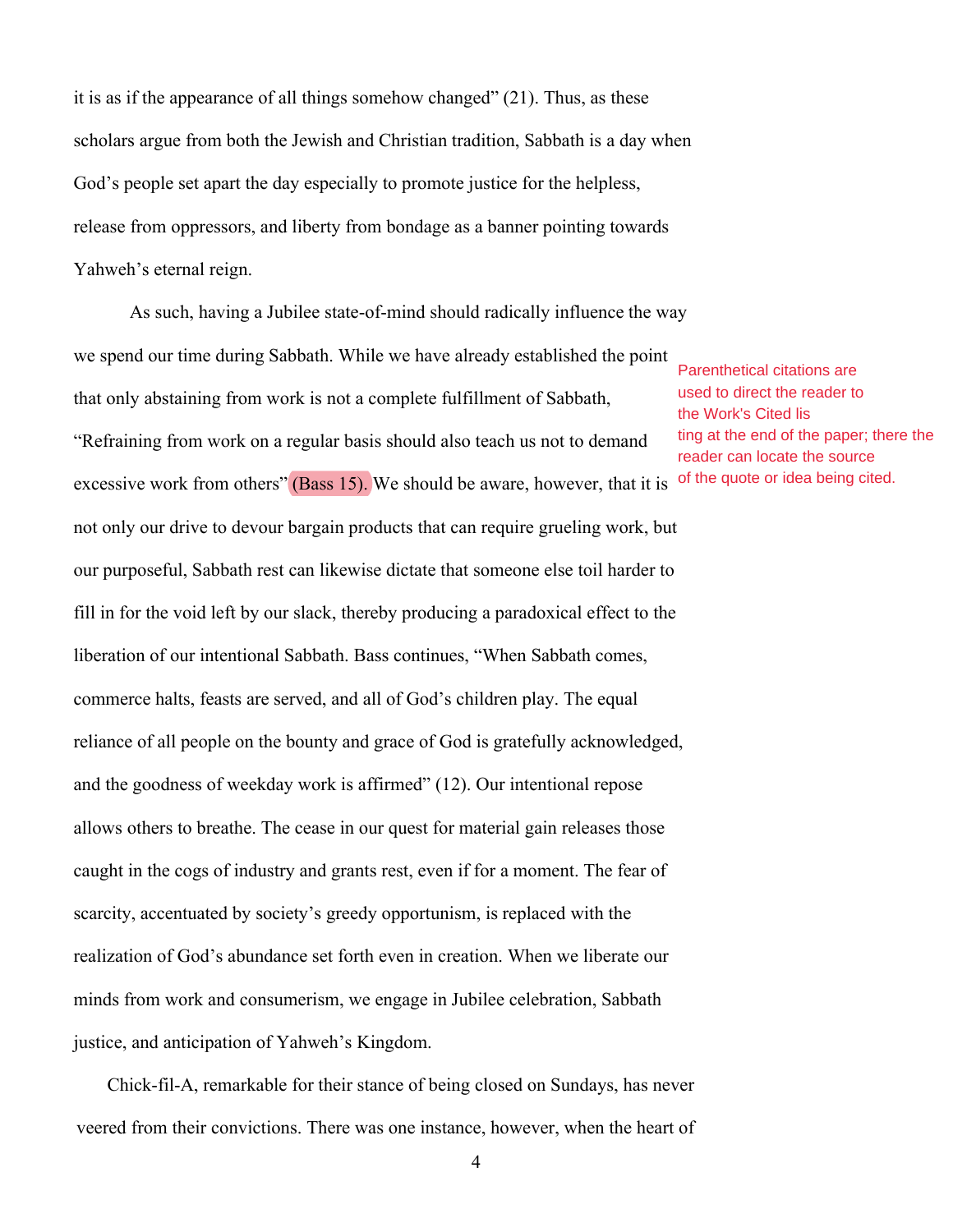compassion overcame the tenet of tradition. In 2017, when a power outage stranded thousands of commuters in the Hartfield Jackson airport of Atlanta on a Sunday, Chick-fil-A mobilized employees to deliver over 2,000 sandwiches and bottles of water to those stuck in the terminals. This wonderful expression of Sabbath epitomizes Chick-fil-A's corporate message, "It's not about being closed. It's about how we use the time" (Eades).

If Sabbath and Jubilee are truly concerned with equity among Yahweh's creation, then we must also realize that this liberation does not affect only humanity; His entire created order, proclaimed good at creation, is worthy of honor and freedom from human domination (Lowry 70). In his book Subversive Sabbath, A.J. Swoboda makes the following observation, "Sabbath dethrones humanity from its self-aggrandized place of lordship over creation by handing authority of the world back to the One to whom it already belongs." (127) Our participation in the New Creation and acknowledgment of Yahweh's authority, releases all of creation -- humanity and the cosmic order alike -- from oppression and subjective abuse, providing refreshment to creation and directing worship to the Creator.

Our modern Sabbath beliefs should be transformed by the actions of Jesus: releasing the oppressed so they are free to worship Yahweh. In fact, there is no better way in which to spend a day of practicing Sabbath, propagating God's Kingdom through the counter-cultural movement of Sabbath. Lowry asserts, "Liberty, justice, peace, freedom from violence - these are signs of God's universal reign, announced by the raised torch of freedom" (76). When the people of Yahweh choose to engage in Biblical Sabbath, promoting justice and liberty instead of pursuing consumerism or relaxation, all creation will break forth in flourishing -- a real Jubilee!

The conclusion paragraph reiterates what was said in the introduction and reflects the position presented in the thesis as well as the ideas worked out through the body of the essay: the greater work of Sabbath is that of jubilee.